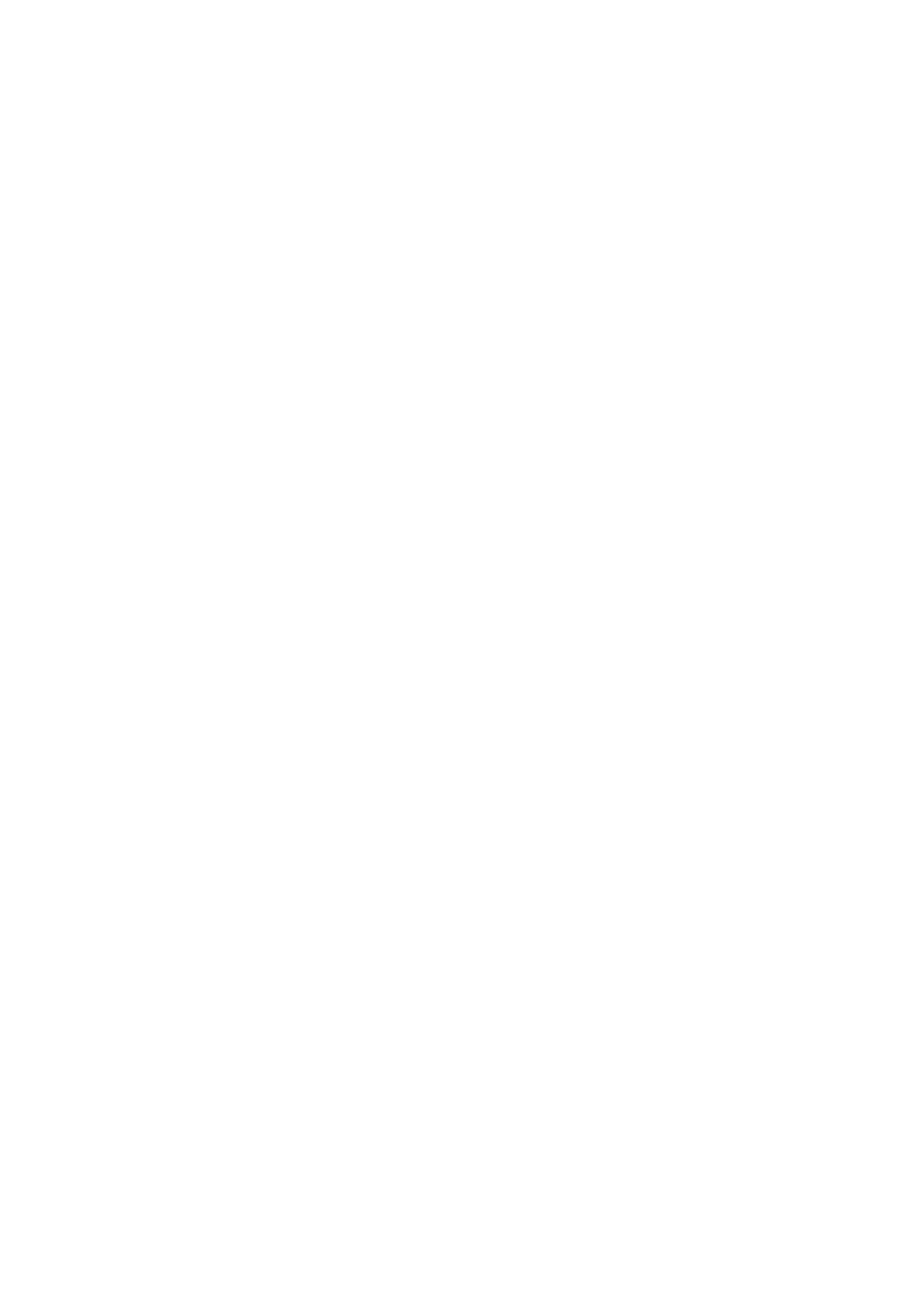

Note: a roll call was conducted that ascertained the following members were in attendance at the commencement of the meeting:

| Cr Chris Darby                          |              | Cr Shane Henderson                           |  |
|-----------------------------------------|--------------|----------------------------------------------|--|
| Cr Josephine Bartley                    |              | <b>Cr Richard Hills</b>                      |  |
| Cr Dr Cathy Casey<br>(apology)          |              | <b>Cr Tracy Mulholland</b>                   |  |
| Deputy Mayor Cr Bill Cashmore           | $\checkmark$ | Cr Daniel Newman, JP                         |  |
| Cr Fa'anana Efeso Collins               |              | Cr Greg Sayers                               |  |
| Cr Pippa Coom                           |              | Cr Desley Simpson, JP<br>(apology)           |  |
| Cr Linda Cooper, JP                     |              | Cr Sharon Stewart, QSM                       |  |
| Cr Angela Dalton                        | ✓            | Cr Wayne Walker                              |  |
| Cr Alf Filipaina<br>(apology)           |              | Cr John Watson                               |  |
| Cr Christine Fletcher, QSO<br>(apology) |              | <b>IMSB Member Karen Wilson</b><br>(apology) |  |
| Mayor Hon Phil Goff, CNZM, JP           |              | Cr Paul Young                                |  |
| <b>IMSB Member Hon Tau Henare</b>       |              |                                              |  |

# **1 Apologies**

Resolution number PLA/2022/7

MOVED by Cr C Darby, seconded by Cr J Bartley:

## **That the Planning Committee:**

**a) accept the apologies from:**

## **Absence**

**Cr C Casey Cr A Filipaina IMSB Member K Wilson**

**Lateness**

**Cr C Fletcher Cr D Simpson – on council business** 

## **CARRIED**

Note: an apology had been received from Cr D Simpson for lateness on council busines, however, the meeting concluded before Cr D Simpson could attend.

## **2 Declaration of Interest**

There were no declarations of interest.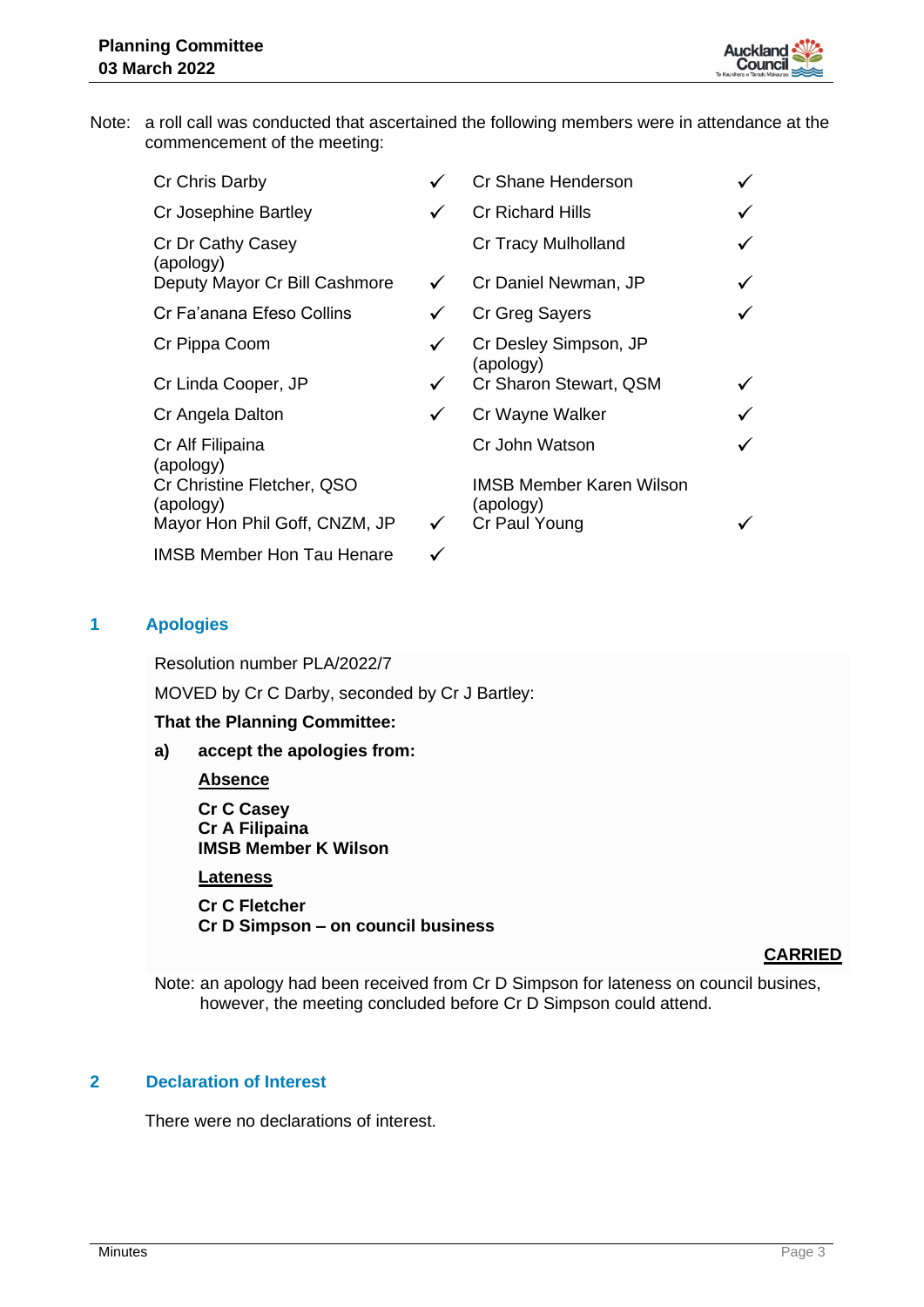

## **3 Confirmation of Minutes**

Resolution number PLA/2022/8

MOVED by Cr C Darby, seconded by Cr J Bartley:

## **That the Planning Committee:**

**a) confirm the ordinary minutes of its meeting, held on Thursday, 3 February 2022 as a true and correct record.**

**CARRIED**

# **4 Petitions**

There were no petitions.

# **5 Public Input**

There was no public input.

## **6 Local Board Input**

There was no local board input.

# **7 Extraordinary Business**

There was no extraordinary business.

## **8 Regional Historic Heritage Grants Programme 2021/2022**

*Cr C Fletcher joined the meeting at 10.06 am.*

Resolution number PLA/2022/9

MOVED by Deputy Mayor BC Cashmore, seconded by Cr A Dalton:

## **That the Planning Committee:**

**a) approve the grant allocations for the 2021/2022 Regional Historic Heritage Grants Programme funding round, as listed in the table below:**

| <b>Organisation/Individual</b>                 | <b>Amount</b><br>recommended |
|------------------------------------------------|------------------------------|
| <b>Point Chevalier Social Enterprise Trust</b> | \$50,000.00                  |
| Ngāti Tamaterā Treaty Settlement Trust         | \$40,000.00                  |
| The Supporters of Tiritiri Matangi Inc         | \$40,000.00                  |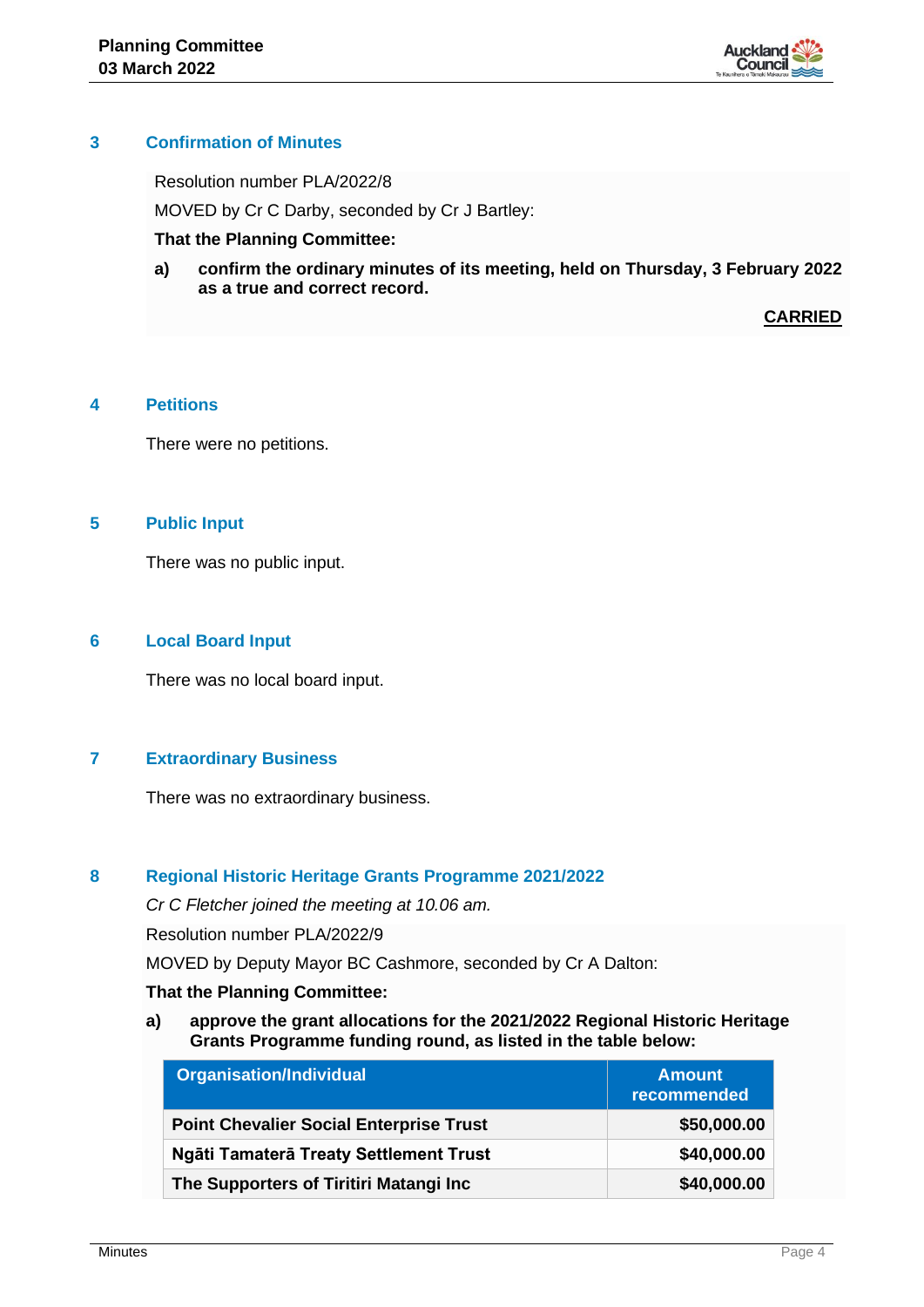

| <b>Organisation/Individual</b>                                                       | <b>Amount</b><br>recommended |
|--------------------------------------------------------------------------------------|------------------------------|
| George Courts Building Body Corporate .0.0(BC<br>182621)                             | \$35,258.00                  |
| The Unitarian Church of Auckland Trust Board<br>(known as Auckland Unitarian Church) | \$32,073.50                  |
| <b>Howick &amp; Districts Historical Society Inc.</b>                                | \$31,881.81                  |
| <b>Puhoi Hotel and Stables</b>                                                       | \$30,000.00                  |
| <b>Espano/20 Poynton Terrace</b>                                                     | \$24,592.00                  |
| <b>Paul Jenkin</b>                                                                   | \$18,800.00                  |
| <b>Puhoi Centennial Hall</b>                                                         | \$17,922.00                  |
| <b>Waitakere Methodist Parish</b>                                                    | \$17,000.00                  |
| <b>Drake City Limited (Old Customhouse Building)</b>                                 | \$17,000.00                  |
| <b>Drake City Limited (Canterbury Arcade)</b>                                        | \$15,301.27                  |
| Greenwhale Holdings Limited (Saatchi & Saatchi<br><b>Building</b> )                  | \$15,000.00                  |
| <b>Silverdale and Districts Historical Society Inc</b>                               | \$10,000.00                  |
| <b>Rangitoto Island Heritage Conservation Trust</b>                                  | \$10,000.00                  |
| <b>Anglican Parish of Clevedon</b>                                                   | \$9,908.00                   |
| <b>Fiona Edgar</b>                                                                   | \$7,500.00                   |
| <b>Hibiscus Coast Presbyterian Church</b>                                            | \$6,641.25                   |
| The Hollywood Cinema Avondale                                                        | \$6,500.00                   |

**b) decline the other 17 applications for the reasons identified in Attachment B of the agenda report.**

## **CARRIED**

## **9 Auckland Council's submission on the proposed amendments to the National Environmental Standards for Sources of Human Drinking Water**

A presentation was provided. A copy has been placed on the official minutes and is available on the Auckland Council website as a minutes attachment.

Resolution number PLA/2022/10

MOVED by Mayor P Goff, seconded by Deputy Mayor BC Cashmore:

## **That the Planning Committee:**

**a) approve the attached draft submission (Attachment B of the agenda report) to the Ministry for the Environment on the proposed amendments to the Resource Management (National Environmental Standards for Sources of Human Drinking Water) Regulations 2007 (NES-DW), subject to any amendments sought at committee.**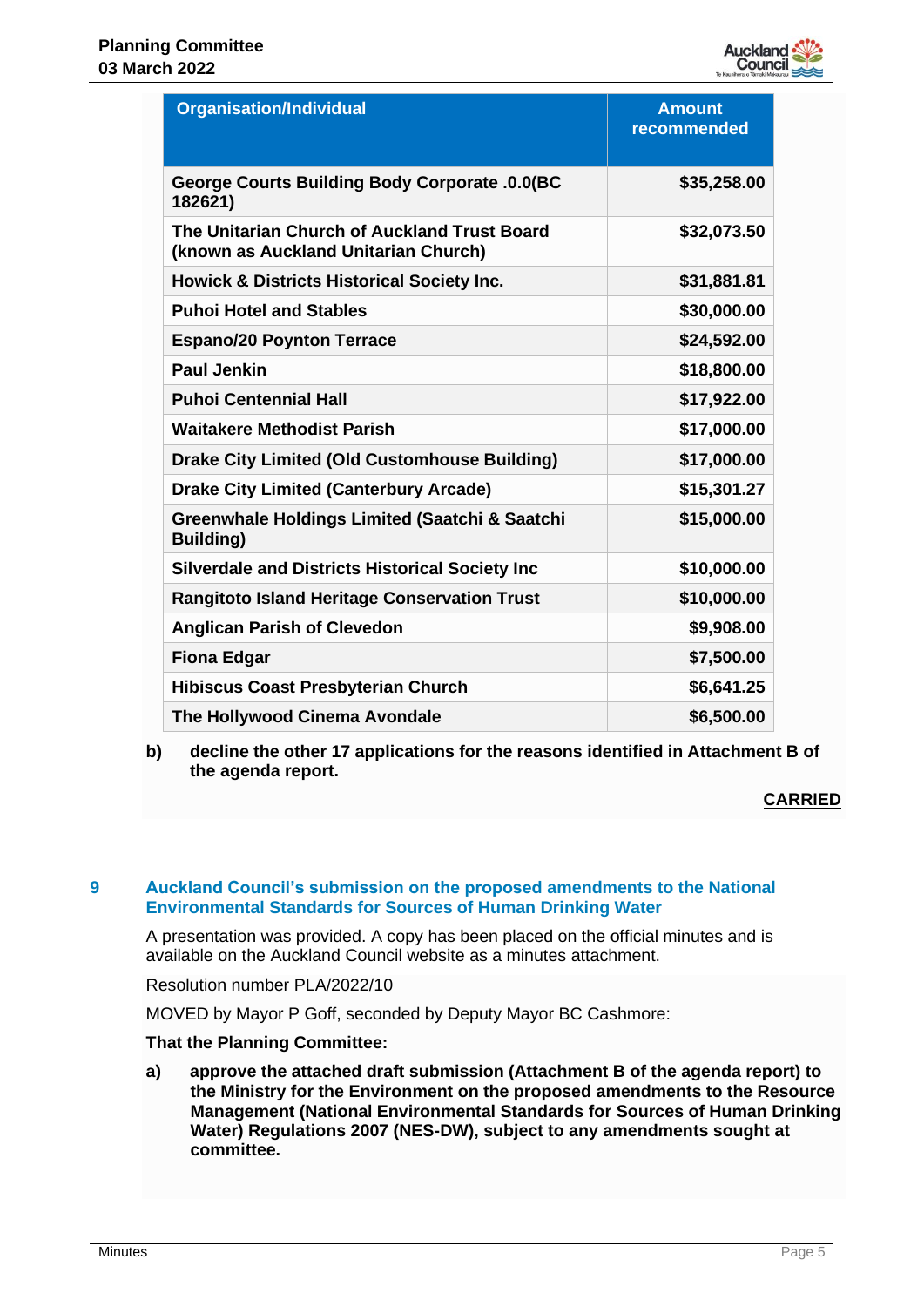

- **b) delegate authority to the Chair and Deputy Chair of the Planning Committee, Chair and Deputy Chair of the Environment and Climate Change Committee, and a member of the Independent Māori Statutory Board, to sign-off on Auckland Council's final NES-DW submission before 6 March 2022.**
- **c) delegate authority to the Chair and Deputy Chair of the Planning Committee, Chair and Deputy Chair of the Environment and Climate Change Committee, and a member of the Independent Māori Statutory Board, to approve Auckland Council's submission to Taumata Arowai on a package of related technical drinking water standards, due by 28 March 2022.**

## **CARRIED**

## **Attachments**

A 3 March 2022, Planning Committee: Item 9 - Auckland Council's submission on the proposed amendments to the National Environmental Standards for Sources of Human Drinking Water, Presentation

## **10 Application of the new policy 3(d) of the National Policy Statement - Urban Development**

A presentation was provided. A copy has been placed on the official minutes and is available on the Auckland Council website as a minutes attachment.

Note: changes were made to the original motion under clause b), with the agreement of the meeting.

Resolution number PLA/2022/11

MOVED by Cr C Darby, seconded by Cr A Dalton:

## **That the Planning Committee:**

- **a) rescind the Planning Committee resolution PLA/2021/97 that related to a now superseded version of policy 3(d) in the National Policy Statement – Urban Development.**
- **b) endorse the following principles for the application of the new policy 3(d) in the National Policy Statement – Urban Development for the purpose of developing draft proposals for public engagement in mid-April to early May in order to give effect to what central government has required of council:**
	- **i) no change to building heights and density of urban form** *within* **Neighbourhood, Local and Town Centre zones (subject to a review of the Height Variation Controls to ensure consistency with the heights of proposed new zones surrounding the centres)**
	- **ii) no additional Policy 3(d) intensification (beyond the application of zone(s) containing the Medium Density Residential Standards) for:**
		- **A) All Neighbourhood Centres**
		- **B) Local Centres that are small in size and/or have low accessibility**
		- **C) Town Centres that have low accessibility**
	- **iii) apply the Terrace Housing and Apartment Buildings zone to residential zoned sites adjacent to the edge of a centre zone (up to around 200 metres) for:** 
		- **A) Local Centres that are both large in size and have high accessibility**
		- **B) Town Centres that are small in size, but have high accessibility**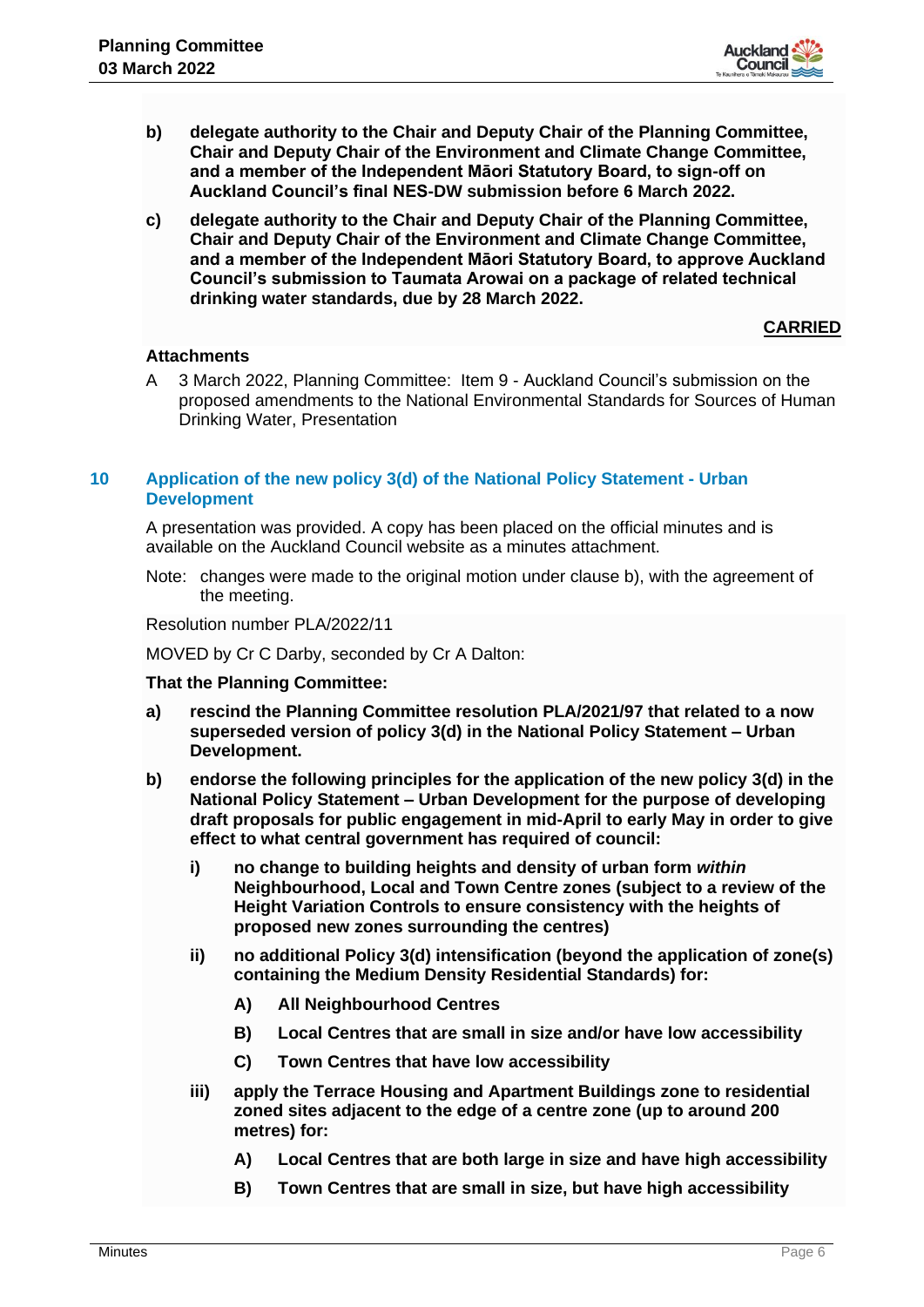

- **iv) apply the Terrace Housing and Apartment Buildings zone to residential zoned sites adjacent to the edge of a centre zone up to around 400 metres for:**
	- **A) Town Centres that are large in size and have high accessibility.**

**A division was called for, voting on which was as follows:**

| <u>For</u>                      | Against | <b>Abstained</b>       |
|---------------------------------|---------|------------------------|
| <b>Cr J Bartley</b>             |         | <b>Cr C Fletcher</b>   |
| <b>Deputy Mayor BC Cashmore</b> |         | <b>Cr T Mulholland</b> |
| <b>Cr E Collins</b>             |         | <b>Cr G Sayers</b>     |
| <b>Cr P Coom</b>                |         | <b>Cr S Stewart</b>    |
| <b>Cr L Cooper</b>              |         | <b>Cr W Walker</b>     |
| <b>Cr A Dalton</b>              |         | <b>Cr J Watson</b>     |
| <b>Cr C Darby</b>               |         |                        |
| <b>Mayor P Goff</b>             |         |                        |
| <b>IMSB Member T Henare</b>     |         |                        |
| <b>Cr S Henderson</b>           |         |                        |
| <b>Cr R Hills</b>               |         |                        |
| <b>Cr D Newman</b>              |         |                        |

**The motion was declared CARRIED by 13 votes to 0, with 5 abstentions.**

**CARRIED**

## **Attachments**

**Cr P Young**

A 3 March 2022, Planning Committee: Item 10 - Application of the new policy 3(d) of the National Policy Statement - Urban Development, Presentation

## **11 Summary of Planning Committee information items and briefings – 3 March 2022**

Resolution number PLA/2022/12

MOVED by Cr C Darby, seconded by Deputy Mayor BC Cashmore:

## **That the Planning Committee:**

**a) tūtohi / receive the Summary of Planning Committee information items and briefings – 3 March 2022.**

## **CARRIED**

## **12 Review of the Forward Work Programme - Planning Committee**

Note: changes were made to the original recommendation, amending clause b) with agreement of the meeting.

Resolution number PLA/2022/13

MOVED by Cr C Darby, seconded by Cr L Cooper:

## **That the Planning Committee:**

- **a) riro / receive and arotake / review the progress on the 2022 Planning Committee forward work programme included as Attachment A of the agenda report.**
- **b) whakaae / approve the forward work programme to October 2022, as amended.**

**CARRIED**